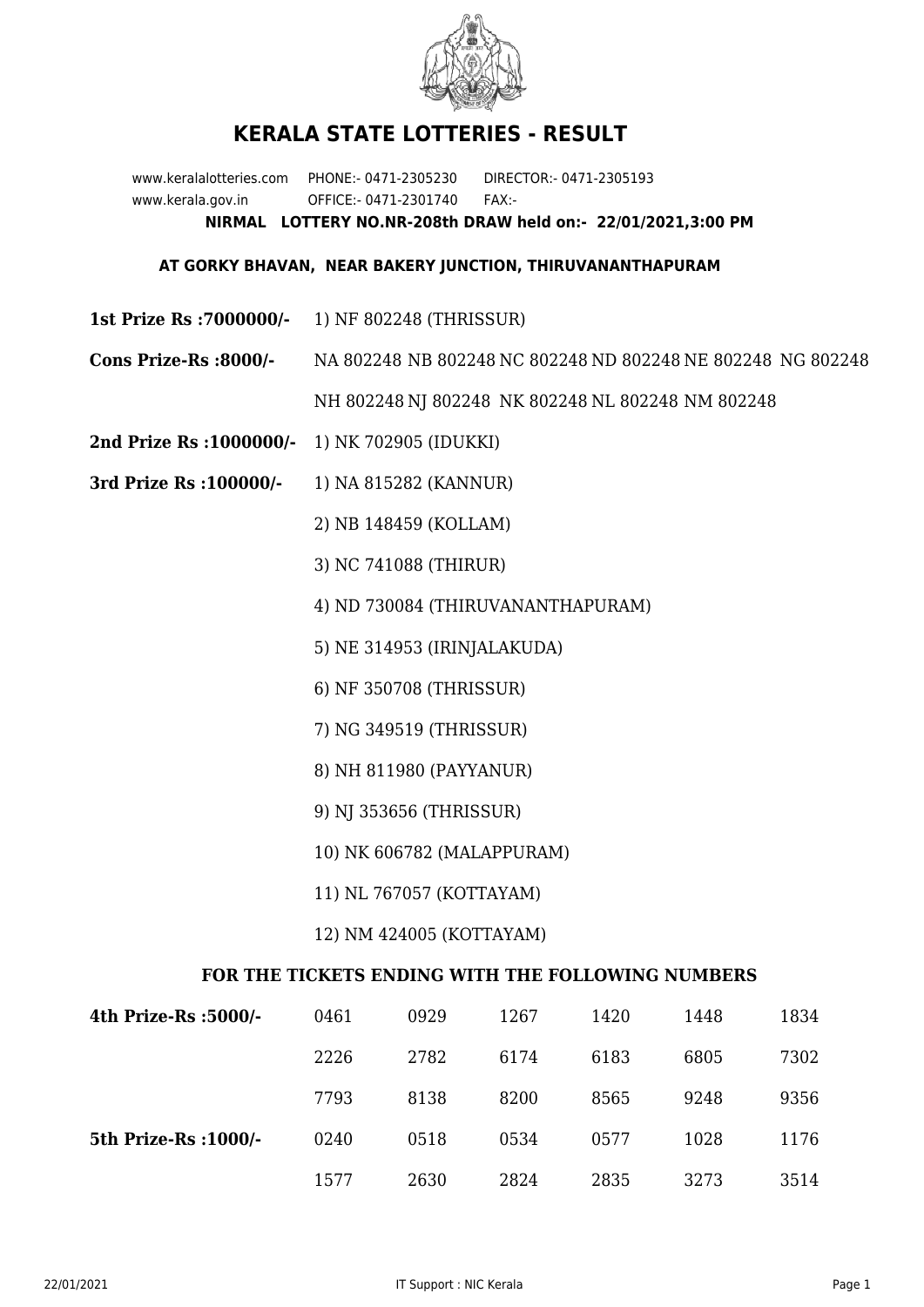|                      | 4015 | 4230 | 4469 | 4546 | 4681 | 5375 |
|----------------------|------|------|------|------|------|------|
|                      | 6008 | 6075 | 6107 | 6544 | 6631 | 6934 |
|                      | 7151 | 7406 | 7920 | 8019 | 8363 | 8573 |
|                      | 8589 | 8820 | 9015 | 9065 | 9807 | 9992 |
| 6th Prize-Rs :500/-  | 0139 | 0350 | 0495 | 0626 | 0636 | 1088 |
|                      | 1203 | 1269 | 1407 | 1542 | 1588 | 1810 |
|                      | 1905 | 1982 | 2116 | 2325 | 2414 | 2447 |
|                      | 2464 | 2686 | 2987 | 3116 | 3271 | 3287 |
|                      | 3440 | 3563 | 3707 | 3900 | 3907 | 3941 |
|                      | 4072 | 4108 | 4139 | 4152 | 4204 | 4336 |
|                      | 4497 | 4595 | 4636 | 4677 | 4720 | 5095 |
|                      | 5511 | 5519 | 5914 | 5934 | 6210 | 6354 |
|                      | 6550 | 6702 | 6703 | 7069 | 7164 | 7176 |
|                      | 7203 | 7426 | 7701 | 7868 | 7986 | 8005 |
|                      | 8154 | 8790 | 9025 | 9105 | 9200 | 9235 |
|                      | 9299 | 9440 | 9665 | 9857 |      |      |
| 7th Prize-Rs : 100/- | 0003 | 0532 | 0609 | 0668 | 0718 | 0789 |
|                      | 0878 | 0897 | 0933 | 0948 | 0968 | 1034 |
|                      | 1066 | 1333 | 1444 | 1474 | 1505 | 1507 |
|                      | 1532 | 1543 | 1566 | 1592 | 1681 | 1814 |
|                      | 1879 | 1993 | 2082 | 2261 | 2328 | 2368 |
|                      | 2404 | 2455 | 2526 | 2533 | 2619 | 2629 |
|                      | 2641 | 2648 | 2858 | 2864 | 2899 | 3053 |
|                      | 3170 | 3193 | 3289 | 3376 | 3449 | 3740 |
|                      | 3759 | 3910 | 3955 | 4001 | 4151 | 4173 |
|                      | 4266 | 4691 | 4730 | 4921 | 4942 | 4979 |
|                      | 4981 | 5000 | 5078 | 5103 | 5187 | 5302 |
|                      | 5465 | 5488 | 5514 | 5556 | 5626 | 5682 |
|                      | 5683 | 5749 | 5773 | 5796 | 5860 | 5932 |